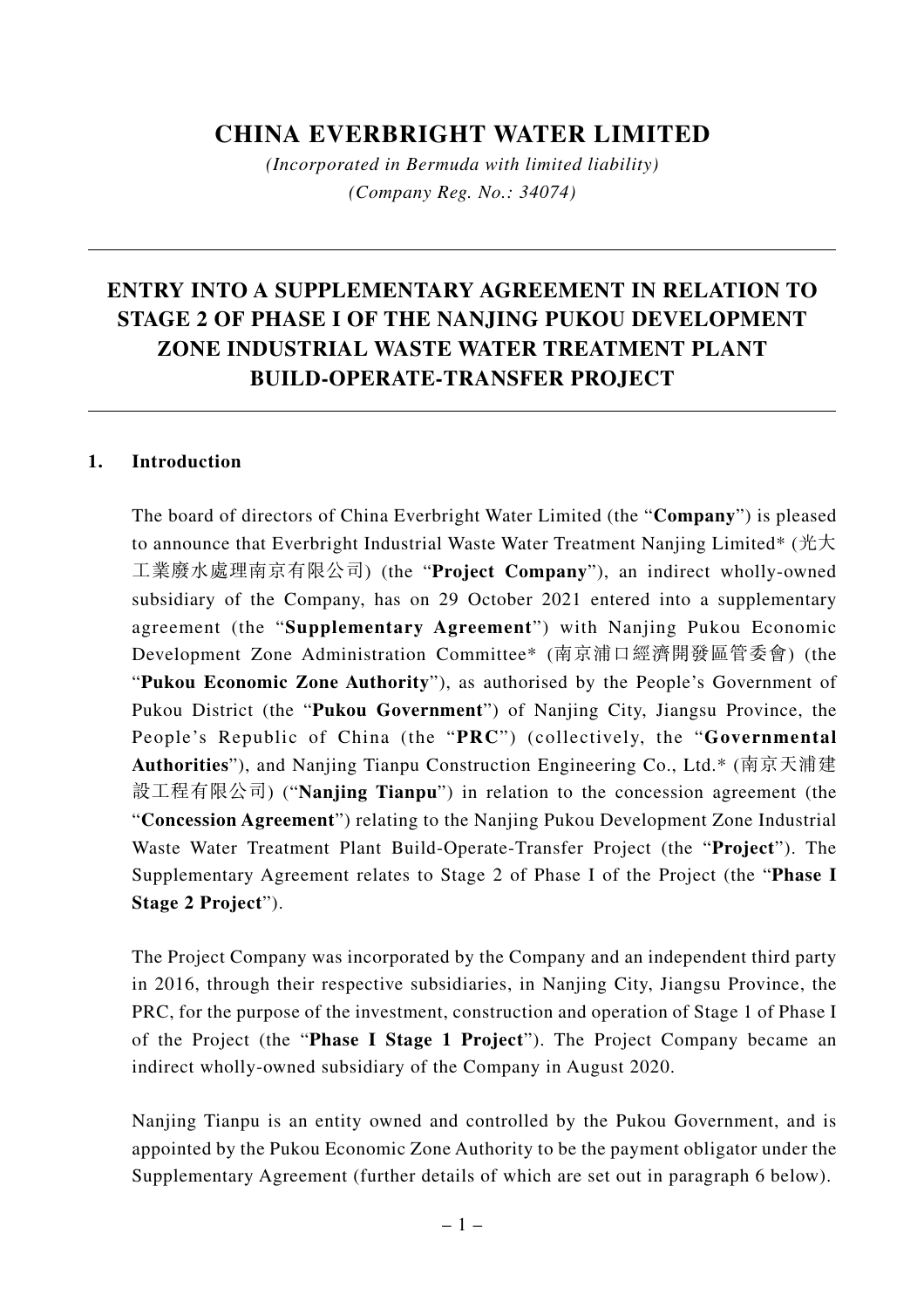#### **2. Background on the Phase I Stage 2 Project**

The Phase I of the Project comprises the proposed Phase I Stage 2 Project and the existing Phase I Stage 1 Project. The Phase I Stage 1 Project is the industrial waste water treatment project with a designed daily treatment capacity of 10,000 cubic metres undertaken by the Project Company in Pukou Economic Development Zone of Nanjing City, Jiangsu Province, the PRC, pursuant to a concession for a period from 23 August 2016 to 22 August 2036 (the "**Underlying Concession Period**") granted by the Pukou Economic Zone Authority under the Concession Agreement. The construction of the Phase I Stage 1 Project has been completed, and it commenced operation in 2017.

The proposed Phase I Stage 2 Project comprises (i) an industrial waste water treatment project with a designed daily treatment capacity of 20,000 cubic metres for waste water and a designed daily treatment capacity of 10,000 cubic metres for upgrading of effluent from the Phase I Stage 1 Project), (ii) a reusable water project with a designed daily water supply capacity of 9,000 cubic metres and (iii) the Yulian River ecological security buffer zone project (the "**Buffer Zone Project**"). Under the Supplementary Agreement, the Pukou Economic Zone Authority has granted the Project Company a concession in respect of the Phase I Stage 2 Project and the Project Company shall be responsible for the investment, construction and operation of the Phase I Stage 2 Project on an exclusive basis (in respect of the Buffer Zone Project, upon the completion of construction, it shall be transferred to the Pukou Economic Zone Authority and the Pukou Economic Zone Authority shall be responsible for the operation of the Buffer Zone Project).

#### **3. Rationale of the Phase I Stage 2 Project**

As there has been an increase in industrial waste water production in Pukou Economic Development Zone, the Pukou Government has decided that the Phase I Stage 2 Project be undertaken to meet the increased need for industrial waste water treatment in Pukou Economic Development Zone. The Phase I Stage 2 Project serves to expand the presence and influence of the Company in Jiangsu Province and provides a good foundation for further water projects to be undertaken by the Company in Jiangsu Province in the future. From the perspective of the Company, the Phase I Stage 2 Project is expected to enhance long-term returns and value for the shareholders of the Company.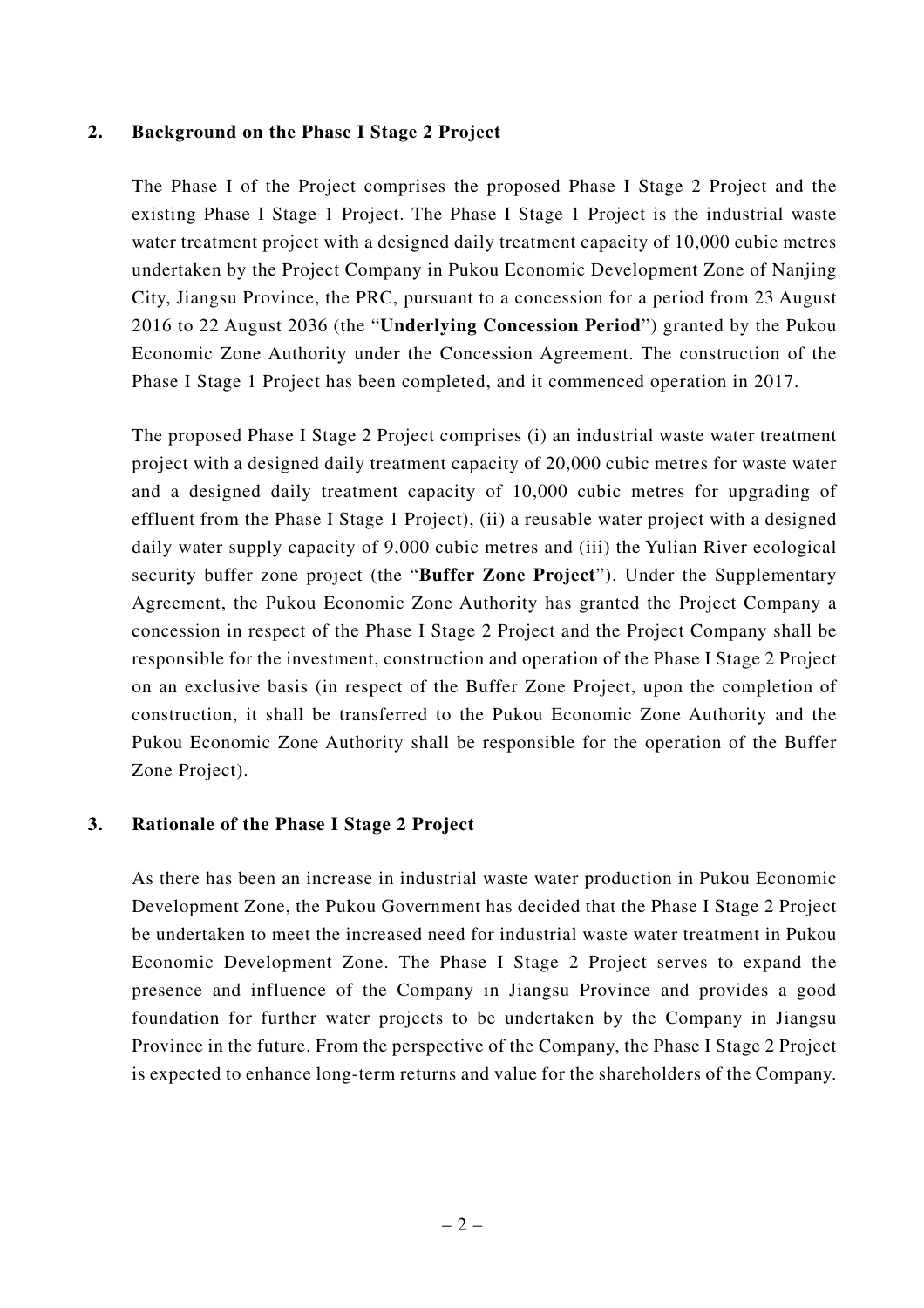#### **4. Investment Amount**

Pursuant to the Supplementary Agreement, the aggregate investment amount (the "**Investment Amount**") of the Phase I Stage 2 Project is expected to be approximately RMB457,083,700. Such investment amount will be contributed by the Project Company through internal resources and external financing.

## **5. Concession Rights**

In accordance with the Supplementary Agreement, the concession period of the Phase I Stage 2 Project shall run concurrently with the Underlying Concession Period, and shall end on 22 August 2036 (the "**Phase I Stage 2 Project Concession Period**").

Based on the Supplementary Agreement, during the Phase I Stage 2 Project Concession Period, the facilities under the Phase I Stage 2 Project shall be held by the Project Company. Upon expiry of the Phase I Stage 2 Project Concession Period, the Project Company shall transfer the facilities under the Phase I Stage 2 Project to the Pukou Economic Zone Authority at nil consideration.

#### **6. Return on Investment**

Pursuant to the Supplementary Agreement, during the Phase I Stage 2 Project Concession Period, the Project Company shall be entitled to a return on its investment by way of the waste water treatment service fees to be paid by Nanjing Tianpu, calculated based on a specified unit price for each cubic metre of waste water to be treated by the Phase I Stage 2 Project, and such unit price shall be adjusted based on the mechanism stated in the Concession Agreement and the Supplementary Agreement.

## **7. Other Information**

The Governmental Authorities and Nanjing Tianpu are not regarded as "interested persons" of the Company or associates of "interested persons" of the Company under the listing manual of the Singapore Exchange Securities Trading Limited. None of the directors or controlling shareholders of the Company has any interest, direct or indirect, in the Phase I Stage 2 Project.